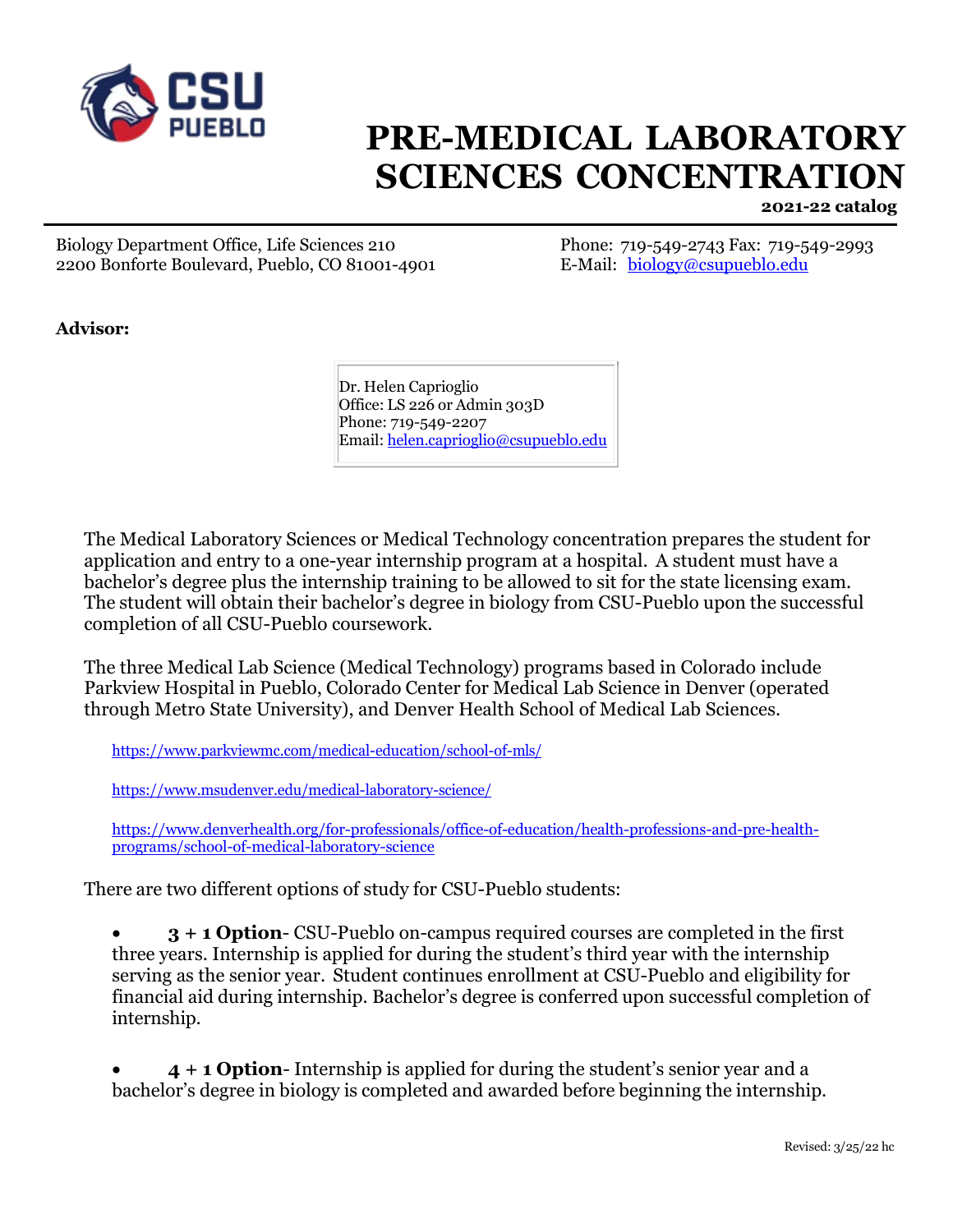## **Specific requirements for the Biology degree 4 + 1 Med Lab Science concentration**

| <b>Biology Courses</b>      | <b>Course Name</b>                       | Cr.             | <b>Semester</b> |
|-----------------------------|------------------------------------------|-----------------|-----------------|
| <b>BIOL</b> 171             | <b>First Year Seminar</b>                | $\mathbf{1}$    |                 |
| BIOL181/L                   | College Biology I-Organismal/Lab         | $\overline{4}$  |                 |
| <b>BIOL</b> 182/L           | College Biology II-Cellular/Lab          | $\overline{4}$  |                 |
| BIOL 201/L or 202/L         | Botany or Zoology/Lab                    | $\overline{4}$  |                 |
| BIOL301/L                   | General Microbiology/Lab                 | 5               |                 |
| BIOL302/L                   | Medical Microbiology/Lab                 | $\overline{4}$  |                 |
| <b>BIOL 350</b>             | <b>Mendelian and Population Genetics</b> | $\mathbf{2}$    |                 |
| $\overline{BIOL351}$        | Molecular Biology and Genetics/Lab       | $\mathbf{2}$    |                 |
| <b>BIOL</b> 352             | <b>Evolutionary Biology and Ecology</b>  | 3               |                 |
| <b>BIOL</b> 402             | Immunology                               | 3               |                 |
| BIOL414/LOR                 | Vertebrate Physiology/Lab OR             | $\overline{4}$  |                 |
| <b>BIOL 412/L</b>           | Cellular Biology/Lab                     |                 |                 |
| <b>BIOL 493</b>             | Seminar                                  | $\mathbf{1}$    |                 |
| <b>Biology UD Electives</b> | <b>See Department Electives Sheet</b>    | $\overline{5}$  |                 |
|                             | <b>Biology Total</b>                     | 42              |                 |
| Chemistry                   |                                          |                 |                 |
| <b>Courses</b>              |                                          |                 |                 |
| CHEM 121/L                  | General Chemistry I/Lab                  | 5               |                 |
| <b>CHEM 122/L</b>           | General Chemistry II/Lab                 | 5               |                 |
| CHEM 301/L                  | Organic Chemistry I/Lab                  | 5               |                 |
| CHEM 302/L                  | Organic Chemistry II/Lab                 | 5               |                 |
| CHEM 311 or 411             | Biochemistry                             | $\overline{3}$  |                 |
|                             | <b>Chemistry Total</b>                   | 23              |                 |
| <b>Math and Physics</b>     |                                          |                 |                 |
| <b>MATH 221</b>             | <b>Applied Calculus</b>                  | $\overline{4}$  |                 |
| <b>MATH 156</b>             | <b>Intro to Statistics</b>               | $\overline{3}$  |                 |
| <b>PHYS 201/L</b>           | Principles of Physics I/Lab              | $\overline{4}$  |                 |
| <b>PHYS 202/L</b>           | Principles of Physics II/Lab             | $\overline{4}$  |                 |
|                             | Total                                    | $\overline{15}$ |                 |
| <b>General Education</b>    |                                          |                 |                 |
| ENG 101/102                 | English Composition I and II             | 6               |                 |
| COMR/CID 103                | <b>Speaking and Listening</b>            | 3               |                 |
| <b>General Education</b>    | Humanities, Social Science, History      | 15              |                 |
| University-Wide Electives   | (Human Anatomy & Physiology recommended) | 16              |                 |
|                             | Total                                    | 40              |                 |
|                             | <b>Overall Total</b>                     | 120             |                 |

**Note:** 

**Parkview Hospital program requires Human Anatomy & Physiology BIOL 223/L & 224/L (8 credits)**

| Course                         | Course Name                             | Cr. |  |
|--------------------------------|-----------------------------------------|-----|--|
| BIOL 223/L & 224/L             | Human Anatomy and Physiology I& II/Labs | 8   |  |
| $BIOL$ 321/L                   | Comparative Vertebrate Anatomy/Lab      |     |  |
| $\overline{BIOL421/L}$         | Histology/Lab                           |     |  |
| CHEM $317/L$                   | Quantitative Analysis/Lab               | 5   |  |
| $\overline{\text{CHEM}}$ 412/L | Biochemistry II/Lab                     | 5   |  |
| CHEM 419/L                     | Instrumental Analysis/Lab               | 5   |  |
| MGMT 201                       | <b>Principles of Management</b>         |     |  |

## **Suggested University Electives**